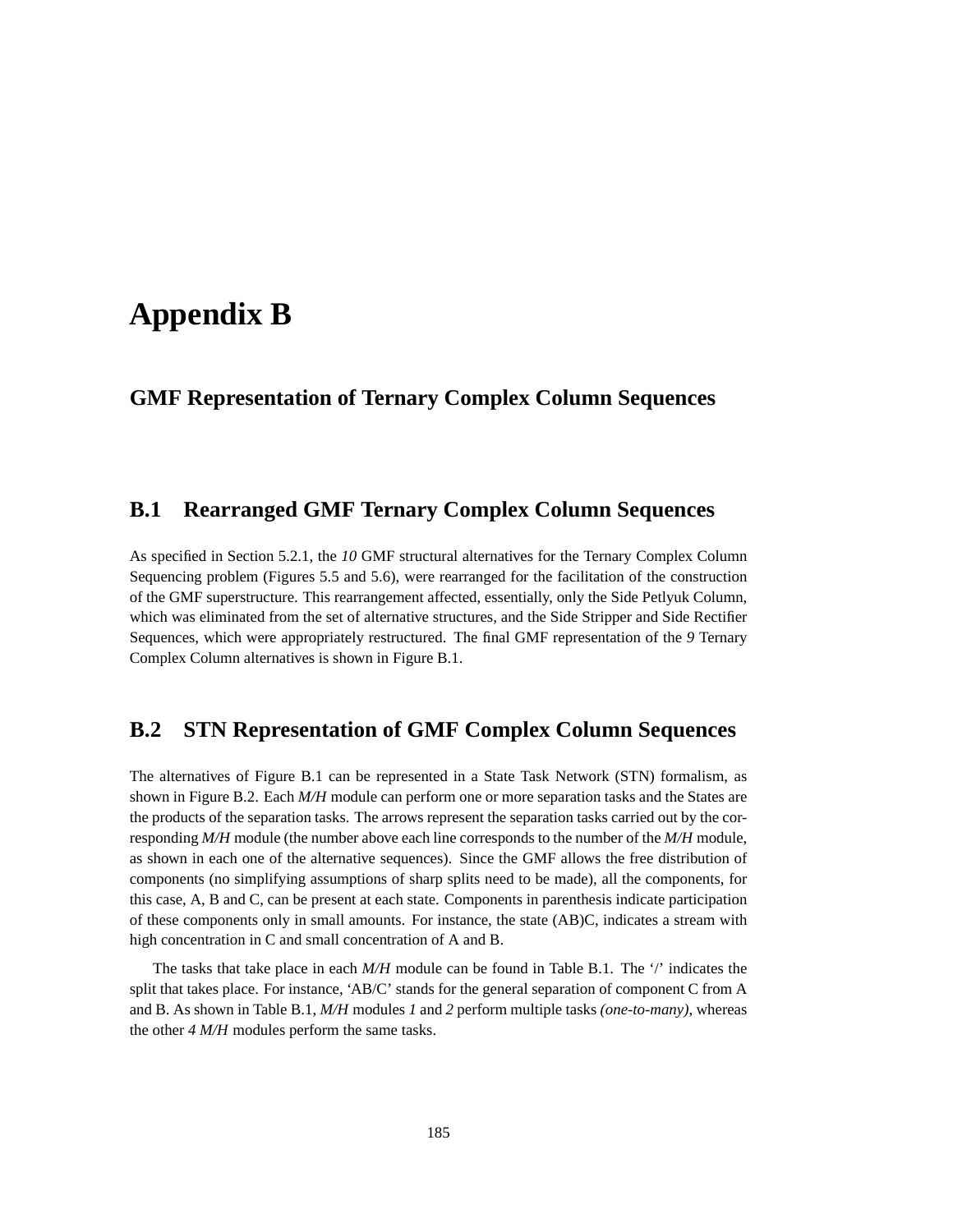





(a) Direct Sequence

(b) Indirect Sequence

(c) 3 Columns







(d) Prefractionator

(e) Petlyuk

(f) Side Stripper



Figure B.1: Rearranged GMF Complex Distillation Column Alternatives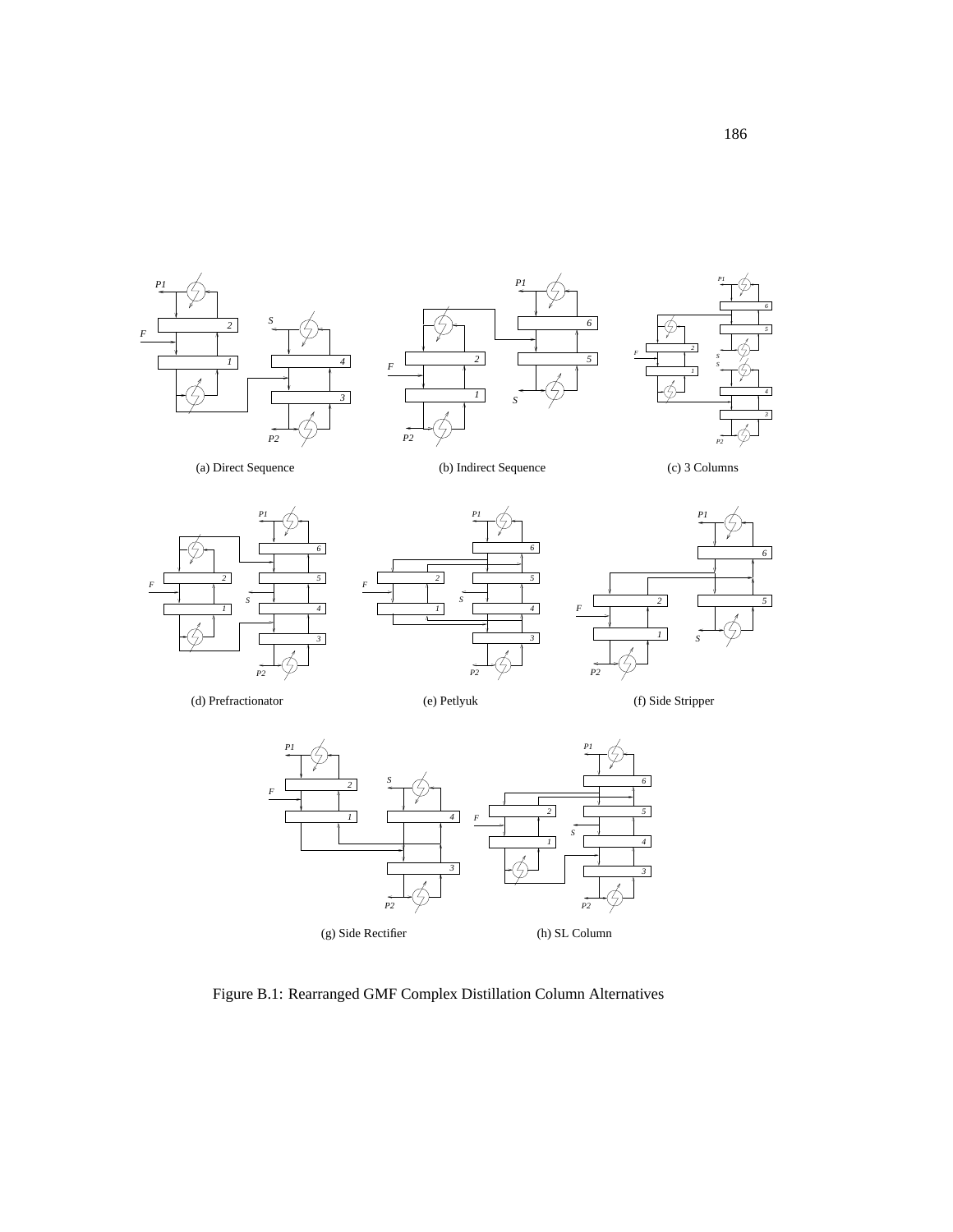

Figure B.2: STN Representations of the GMF Ternary Complex Distillation